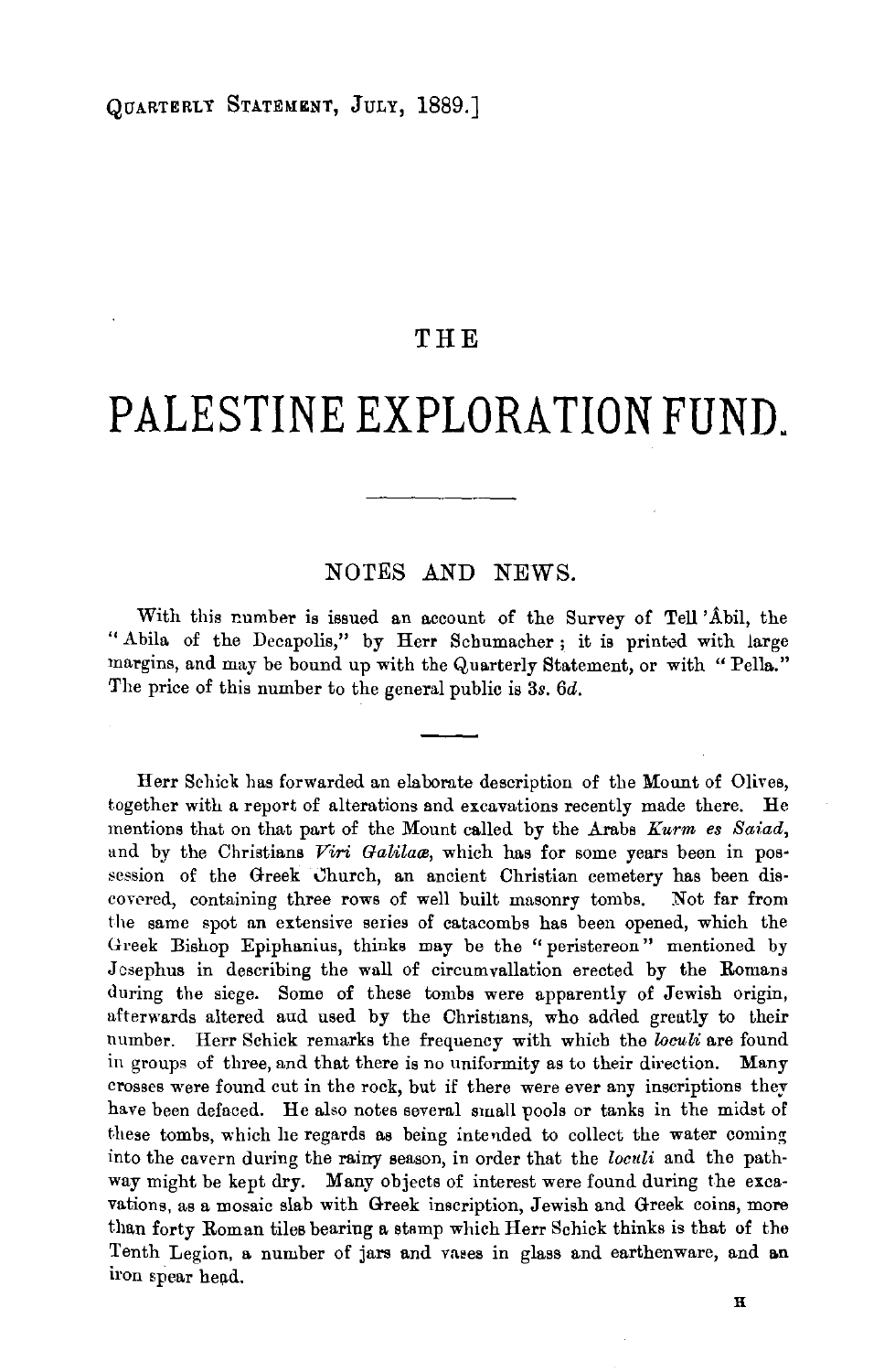Her Schick also reports the discovery of an ancient church opposite the bar· racks in the Tarik Bab Sitti Maryam. West of the Chapel of the Flagellation there had for many years been a waste place, containing *debris* covering ruins, and walled up on the side next the street. The Franciscans have recently removed this accumulation of rubbish, and laid bare the walls of a small church and some buildings adjoining it erected round a small courtyard, having the rock for its flooring. The walls of the church are 5 feet or more high. At the eastern end are three apses, in the northern of which· an altar is still preserved. The flooring consists of large hard polished stones. It is curious that the southwestern corner of the building rests on the eastern of the twin pools, and that a cistern was erected there at a later period.

A report of further discoveries in Galilee has been received from Herr Schumacher. Some workmen were chasing a hare on the road between Haifa and Nazareth, when the animal disappeared into a small opening hidden by a bush. This opening was found to lead into a sepulchral chamber excavated in the rock, and having four *kokim*, containing four sarcophagi of pottery ware, resembling that found at 'Abellin, and described by the late Mr. Lawrence Oliphant in *Quarterly Statement,* 1886, page 80. Mr. Schumacher has examined the caves discovered some time ago at Shefa 'Amr, which are now converted into cisterns, and sends a drawing of the very curious ornamentation over the entrance and on each side of the rock-cut vestibule. He has also visited and examined the famous cave of Jessas, which, after being nearly forgotten by the Bedawin and Fellahin of the district, was re-discovered last winter. He found in it a large number of human skulls and other bones. A second cave was also shown to him in which he found human skulls.

The "Answers" to the "Questions" are now beginning to yield results. On p. 120 will be found a report by Major Conder on the first batch received.

The present number contains an important report and plans of the large cistern recently discovered near the Church of the Holy Sepulchre. The cistern has 18 piers, and measures 102 feet long by 34 feet broad *(see* page 111). Some additional notes with sections will be published in the next number.

It is curious to note that the situation of this immense cistern is nearly the same as that of the church of St. Marie Latine, as shown on Plate VIII. of Count de Vogue's "Les Eglises de la Terre Sainte."

Mr. Guy le Strange's long-expected work on the descriptions of Palestine left us by the mediæval Arab geographers and travellers, will be published in the autumn. The book will be called " Palestine under the Moslems." Four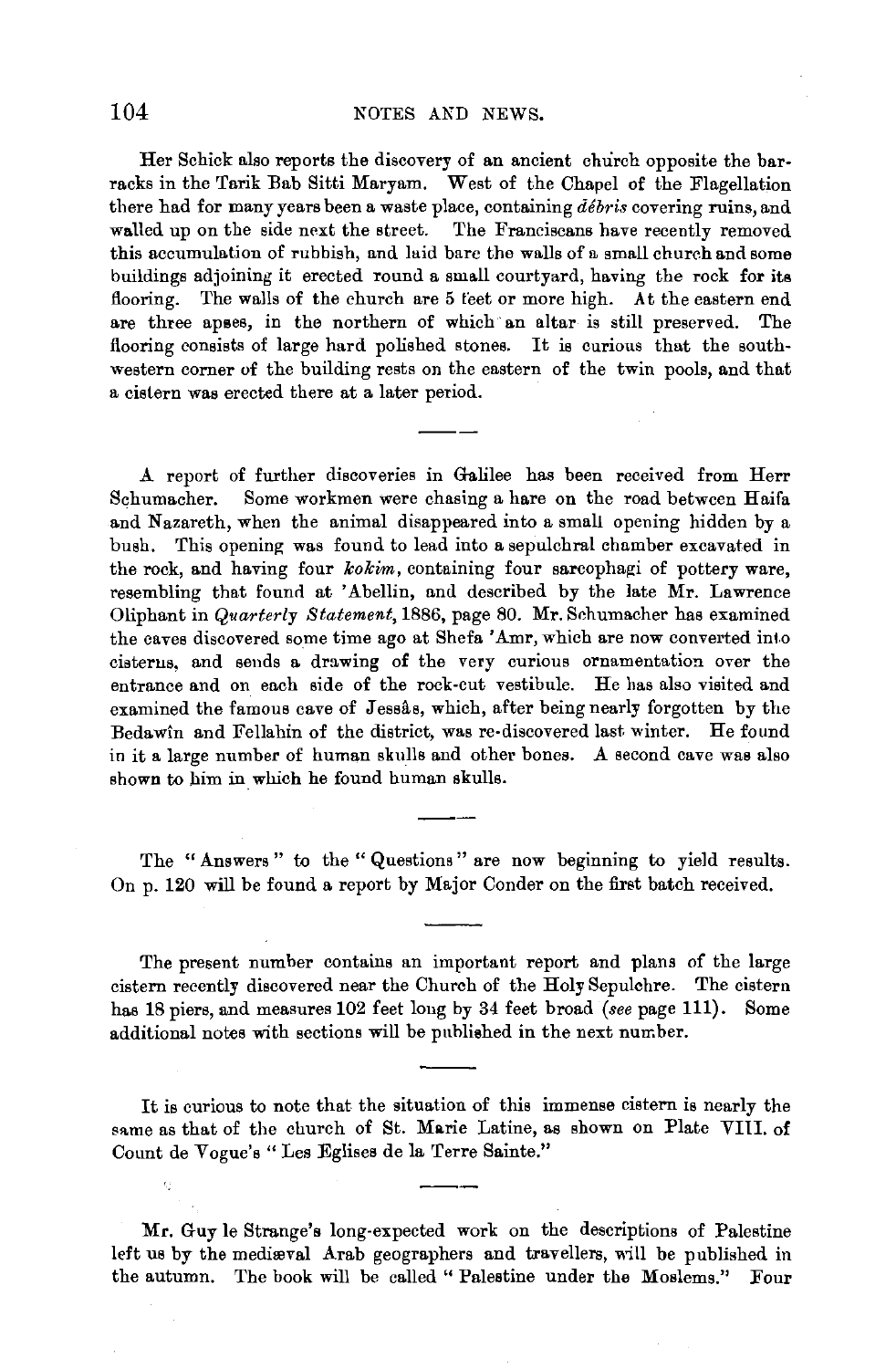years have been spent in gathering together the materials, and translating (from the Arabic and Persian) the various Moslem accounts of Palestine, which, beginning in the middle of the ninth century, reach in unbroken succession down to the close of the fifteenth century of our era. It is expected that the work will prove one of lasting interest; and it should be noted that nothing of the kind has ever hitherto been attempted by any other Orientalist.

After a general description of the physical features of Syria and Palestine, as noted by the early Moslem writers, followed by an account of the products and commerce of the country in the middle ages, the next succeeding chapters will be devoted to Jerusalem. The many detailed descriptions of the great Aksa Mosque, and of the Dome of the Rock, prior to the first Crusade, will be given, translated, *in extenso*. The various points raised are next discussed, the descriptions being illustrated by plans of the various buildings, at the different epochs, expressly drawn for the present publication. Next, the history of the many other buildings in the Haram Area will be noticed, and the question of the ancient Gates as much as possible elucidated. Several plans of the Haram Arca at the different epochs will help to render these descriptions clear to those who have not visited Jerusalem. In this section of the work a mass of evidence derived from contemporary authorities has now been brought together (nearly the whole of which is taken from texts that have never before been translated into any European language), proving conclusively that the Dome of the Rock was built by the Arabs, and was not a Christian edifice perverted by the Moslems from its original purpose. The late Mr. Fergusson's celebrated theory, therefore, that the Dome of the Rock is the original Church of the Holy Sepulchre, falls to the ground. In the later chapters on Jerusalem the Arab descriptions of the Church of the Holy Sepulchre, the accounts of the descent of the so-called Holy Fire, with notices of many of the other holy places of Jerusalem, found in the works of Moslem writers, will be brought together and discussed.

Damascus and the glories of the Great Mosque (before Timour burnt it to the ground) will form the subject of the succeeding chapter, which will contain the description of the city o£ the Omayyad Caliphs, given in the diaries of Arab and Persian pilgrims. Next will follow the descriptions of the other great provincial towns of Palestine and Syria, such as Ramleh, Hebron (with translations of the various accounts of visits to the Cave of Machpelah), Acre, Tyre, Sidon, Tiberias, Aleppo, Antioch, and other cities of Northern Syria. In a separate chapter there will be brought together certain curious legends and marvellous accounts of caves, " menhirs," temples and wondrous sights, including descriptions of the Seven Sleepers and their Cave, said to have been visited by many of the early Moslem travellers. The second part of the work will contain, arranged in alphabetical order, all the notices of the minor towns. villages, and places in Palestine and Syria mentioned by the Arab geographers and historians. A full index giving the Arabic transcription of all the names will be a necessary adjunct; the Arabic form of the place-names being often of great importance in the identification of Biblical (Hebrew) sites.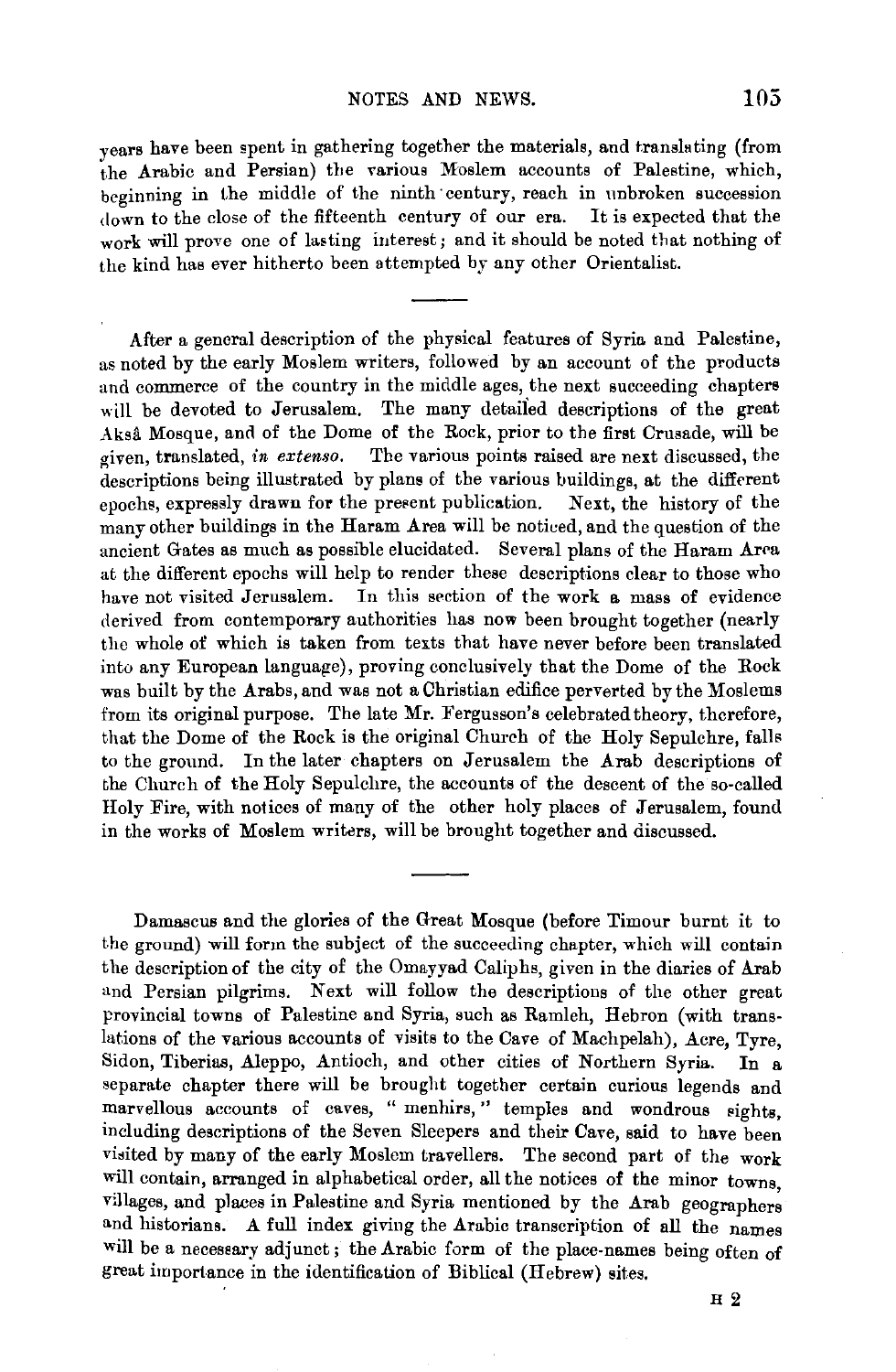The delay in bringing out the work has been caused by tha great quantity of translations from the original Arabic (and Persian) authorities needed in order to set before the reader the descriptions, various as to authors and epochs, left by the Moslem conquerors of the Holy Land. All the translations given have been made, at first hand, by Mr. le Strange, from the original Oriental texts. The work, it is hoped, will prove a mine of information rendered available to those who are unacquainted with Eastern Languages, while those whose knowledge allows them to refer to the originals may verify each statement and the words of the translations, for special care is taken in every case to give the reference to the original authority. The Bible and the Early Christian (Roman and Byzantine) writers give the history of the sites in the Holy Land down to the seventh century, A.D., when the Arabs conquered Syria. The present work completes the Biblical, Classical, and Early Christian accounts, and brings the history of the Holy Places down to the present day. Those who have visited Palestine, or know the country from the works of modern travellers, will be interested to compare their recollections with the descriptions left by the medieval Arabs, and the reading of the Crusading Chronicles will gain, in many details, by a reference to the Moslem writers, who were the contemporaries of Saladin and Richard Coonr de Lion.

The first volume of the "Survey of Eastern Palestine," by Major Conder, is now ready and being issued to subscribers. It is accompanied by a map of the portion of country surveyed, special plans, and upwards of 350 drawings of ruins, tombs, dolmens, stone circles, inscriptions, &c. The edition is limited to  $500$ . The first 250 subscribers pay seven guineas for the three volumes, with n index; subscribers to the "Survey of Western Palestine" are privileged to have the volumes for this sum. The price will be raised, after 250 names are received, to twelve guineas. The Committee *are pledged never to let any copies be subscribed under the sum of seven guineas.* Mr. A. P. Watt, 2, Paternoster Square, is the Sole Agent. The attention of intending subscribers is directed to the announcement on the inside of the cover of this number.

The books now contained in the Society's publications comprise an amount of information on Palestine, and on the researches conducted in the country which can be found in no other publications. It must never be forgotten that no single traveller, however well equipped by previous knowledge, can compete with a scientific body of explorers, instructed in the periods required, and pro• vided with all the instruments necessary for carrying out their work. The books are the following *(the whole set can be obtained by application to Mr. George Armstrong, for 37s. 6d., carriage paid)*:-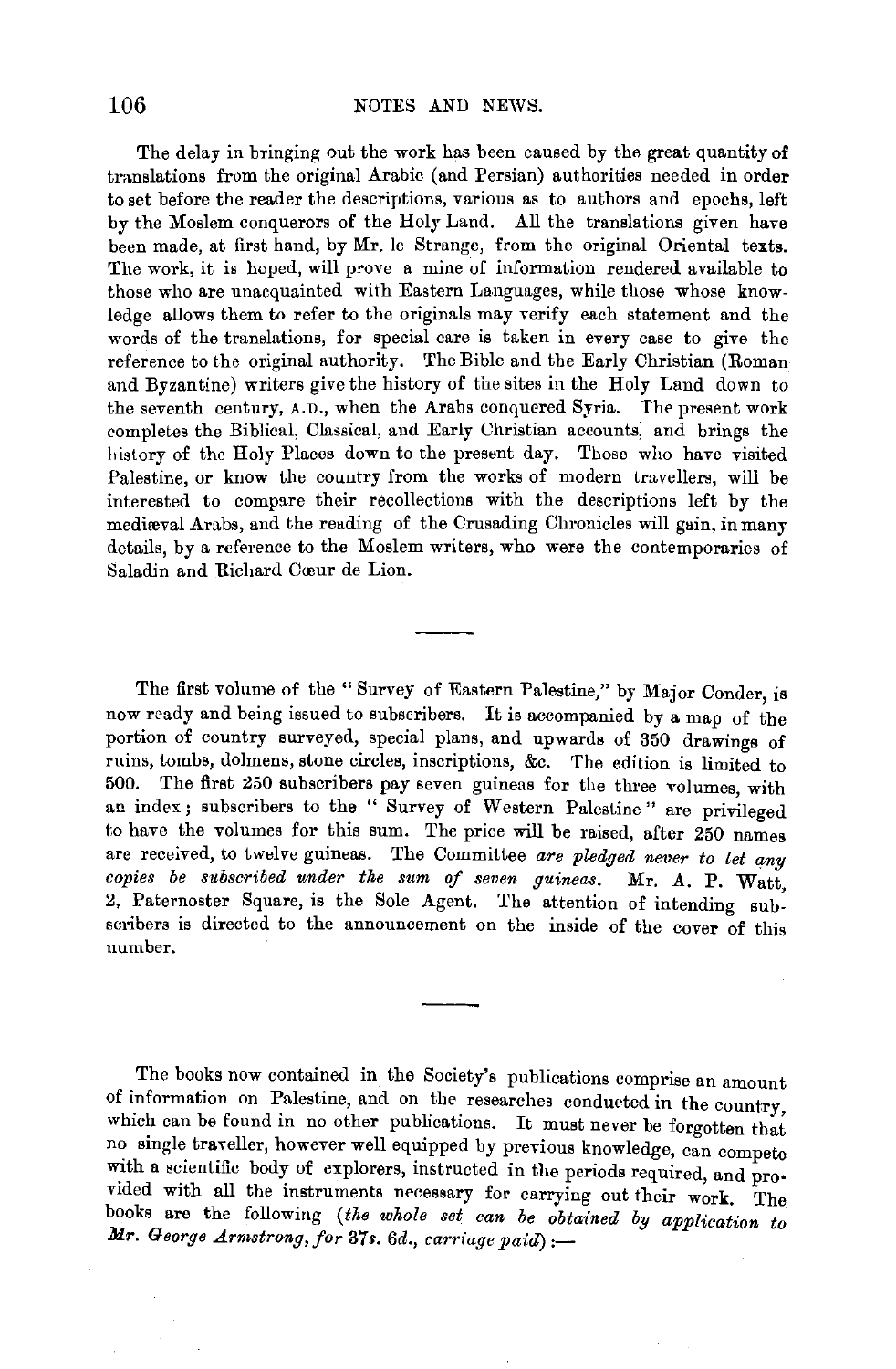$B_v$  Major Conder,  $R.E.$ —

- $(1)$  "Tent Work in Palestine."—A popular account of the survey of Western Palestine, freely illustrated by drawings made by the author himself. This is not a dry record of the sepulchres, or a descriptive catalogue of ruins, springs, and valleys, but a continuous narrative full of observations upon the manners and customs of the people, the Biblical associations of the sites, the Holy City and its memories, and is based upon a six years' experience in the country itself. No other modern traveller has enjoyed the same advantages as Major Conder, or has used his opportunities to better purpose.
- (2) "Heth and Moab."-Under this title Major Conder provides a narrative, as bright and as full of interest as "Tent Work," of the expedition for the *Survey of Eastern Palestine*. How the party began by a flying visit to North Syria, in order to discover the Holy City-Kadesh-of the children of Heth ; how they fared across the Jordan, and what discoveries they made there, will be found in this volume.
- (3) Major Conder's "Syrian Stone Lore."-This volume, the least known of Major Conder's works, is, perhaps, the most valuable. It attempts a task never before approached-the reconstruction of Palestine from its monuments. It shows what we should know of Syria if there were no Bible, and it illustrates the Bible from the monuments.
- (4) Major Conder's "Altaic Inscriptions."-This book is an attempt to read the Hittite Inscriptions. The author has seen no reason to change his views since the publication of the work.
- (5) Professor Hull's "Mount Seir."-This is a popular account of the Geological Expedition conducted by Professor Hull for the Committee of the Palestine Fund. The part which deals with the Valley of Arabah will be found entirely new and interesting.
- (6) Herr Schumacher's "Across the Jordan."
- (7) Herr Schumacher's "Jaulân."-These two books must be taken in continnation of Major Conder's works issued as instalments of the unpublished " Survey of Eastern Palestine." They are full of drawings, sketches, aml plans, and contain many valuable remarks upon manners and customs.
- (8) The Memoirs of Twenty-one Years' Work. $-A$  copy of this book is presented to every subscriber to the Fund who applies for it. The work is a popular account of the researches conducted by the Society during the past twenty-one years of its existence. It will be found not only valuable in itself as an interesting work, but also as a book of reference, and especially useful in order to show what has been doing, and is still doing, by this Society.
- (9) Herr Schumacher's Kh. Fahil. The ancient Pella, the first retreat of the Christians ; with map and illustrations.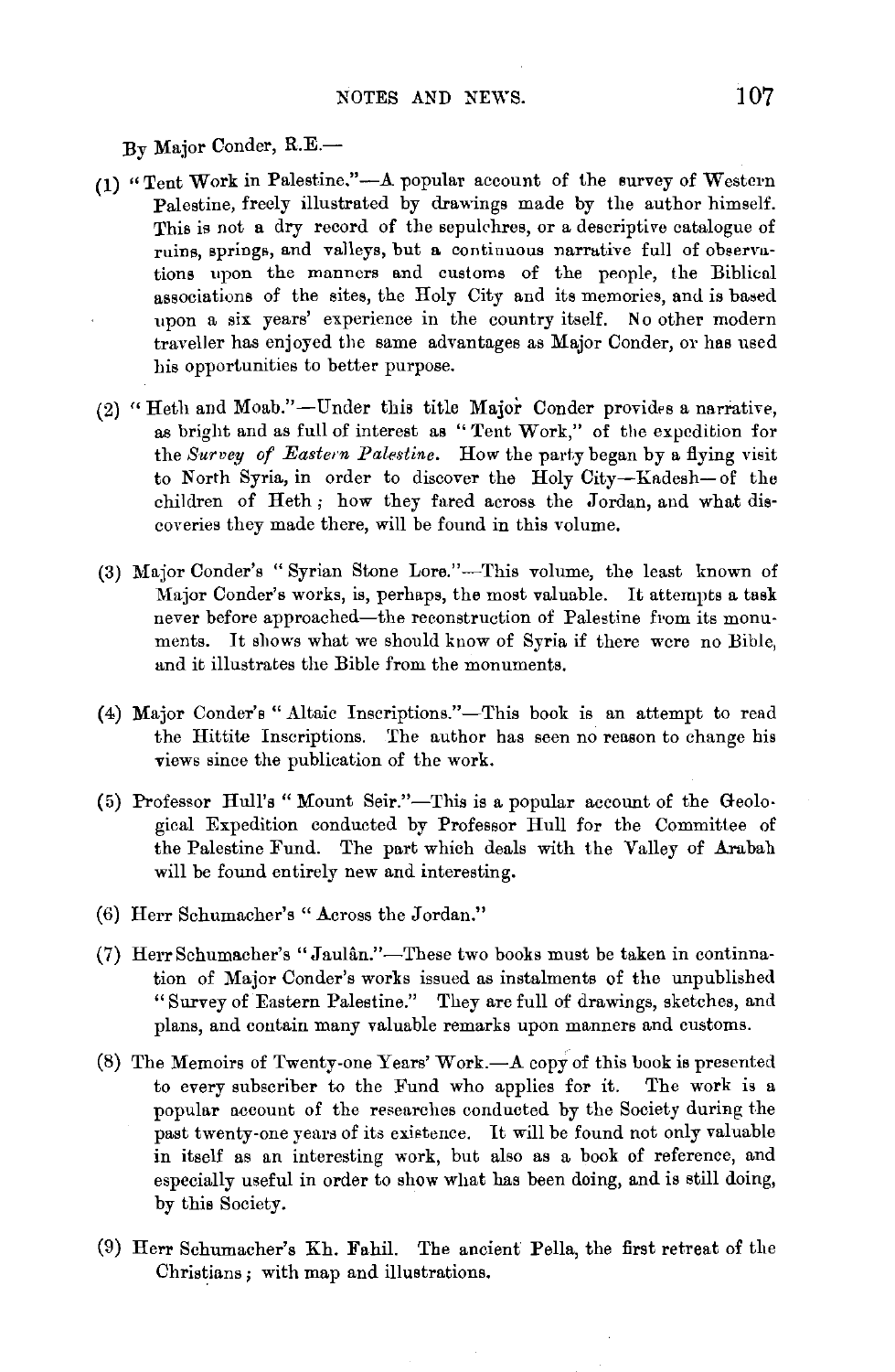(10) Names and Places in the Old and New Testament and Apocrypha, with their modern identifications, with reference to Josephus, the Memoirs, and *Quarterly Statements.* 

(11) Besant and Palmer's "History of Jerusalem," already described.

The Committee have added to their list of publications the new edition of the" History of Jerusalem," by Waiter Besant and E. H. Palmer (Bentley & Son). It can be obtained by subscribers, carriage paid, for 5s. 6d., by application to the Head Office only. The "History of Jerusalem," which was originally published in 1871, and has long been completely out of print, covers a period and is compiled from materials not included in any other work, though some of the contents have been plundered by later works on the same subject. It begins with the siege by Titus and continues to the fourteenth century, including the Early Christian period, the Moslem invasion, the Mediaval pilgrims, the Mohammedan pilgrims, the Crusades, the Latin Kingdom, the victorious career of Saladin, the Crusade of Children, and many other little-known episodes in the history of the city and the country.

The publications for the year 1889, besides those already mentioned, include Schumacher's "Abila" and his "Southern Ajlun." The former is appended to the present number of the *Quarterly Statement.* 

Mr. Harper's important work on the Illustrations of the Bible obtained from modern researches and observation, is also in the printer's hands, and will be out in the autumn. Its contents, &c., will be duly announced.

Branch Associations of the Bible Society, all Sunday Schools in union with the Sunday School Institute, the Sunday School Union, and the Wesleyan Sunday School Institute, will please observe that by a special Resolution of the Committee they will henceforth be treated as subscribers and be allowed to purchase the books and maps (by application only to the Secretary) at reduced price.

The friends of the Society are earnestly requested to use the "Memoirs" of Twenty-one Years' Work" as a means of showing what the work has been, and what remains to be done.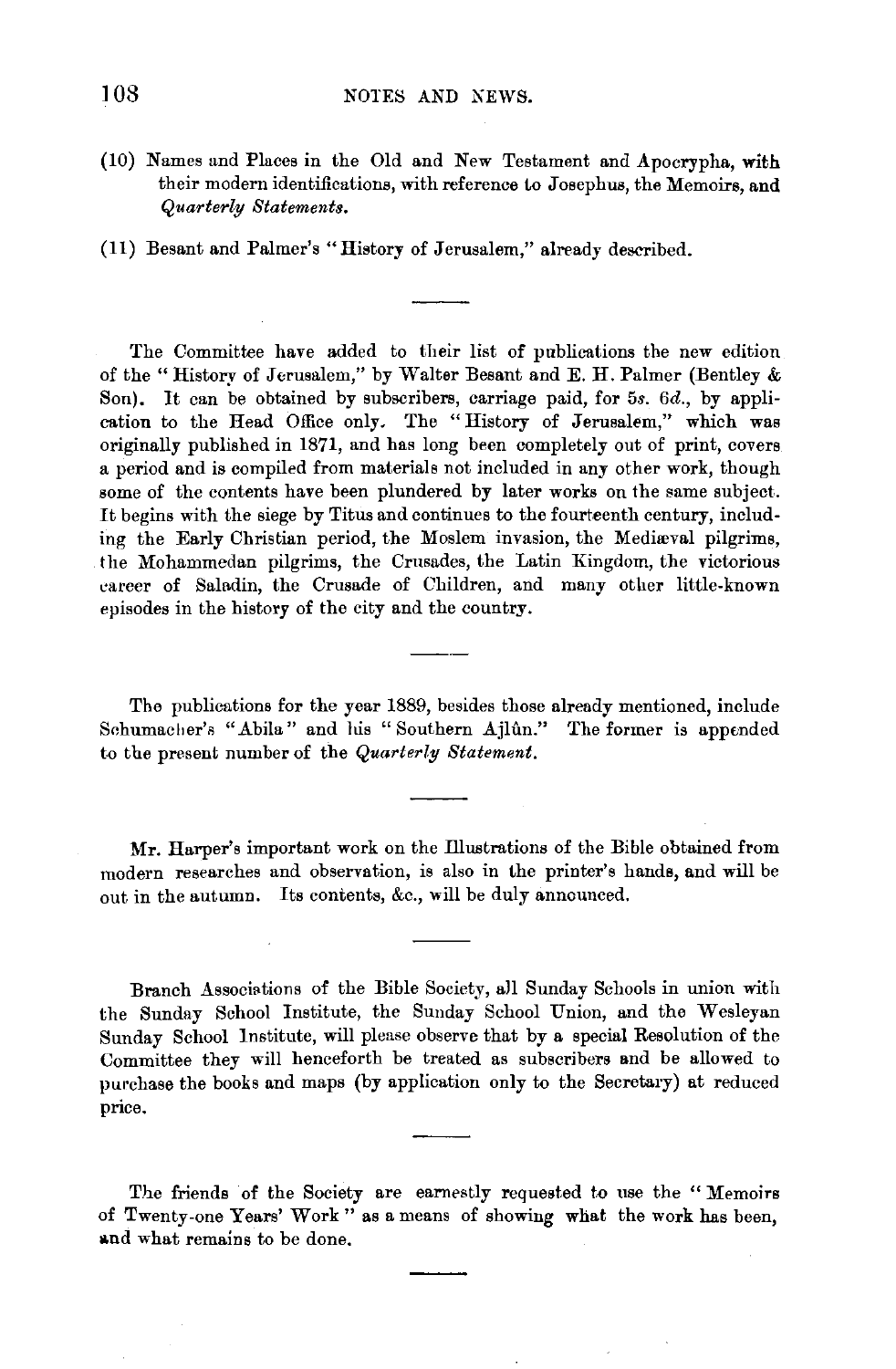## NOTES AND NEWS. 109

The income of the Society, from March 21st to June 17th, inclusive, wasfrom subscriptions and donations, 299l. 0s. 11d.; from all sources, 523l. 1s. 10d. The expenditure during the same period was 427l. 16s. 10d. On June 17th the balance in the Bank was  $362l.$  11s. 11d.

It does not seem generally known that cases for binding the *Quarterly /statement* can be had by subscribers on application to the office.

Subscribers are begged to note that the following  $:$ 

- 1. Index to the *Quarterly Statement,* 1869-1880 ;
- 2. Cases for Herr Schumacher's "Jaulân;"
- 3. Cases for the *Quarterly Statement*, in green or chocolate-

Can be had by application to the office at 1s. each.

Early numbers of the *Quarterly Statement* are very rare. In order to make up complete sets the Committee will be very glad to receive any of the following numbers :-

No. II, 1869; No. YII, 1870; No. Ill (July) 1871; January and April, 1872; January, 1883, and January, 1886.

It has come to the knowledge of the Committee that certain book hawkers are representing themselves as agents of the Society. The Committee have to eaution subscribers that they have no book hawkers in their employ, and that none of their works are sold by any itinerant agents.

While desiring to give every publicity to proposed identifications and other theories advanced by officers of the Fund and contributors to the pages of the *Quarterly Statement,* the Committee wish it to be distinctly understood that by publishing them in the *Quarterly Statement* they neither sanction nor adopt them .

.As many inquiries have been made about transparent slides, a selection will be made from the photographs of the Society for this purpose. Subscribers wishing to have any are requested to communicate with the Assistant Secretary.